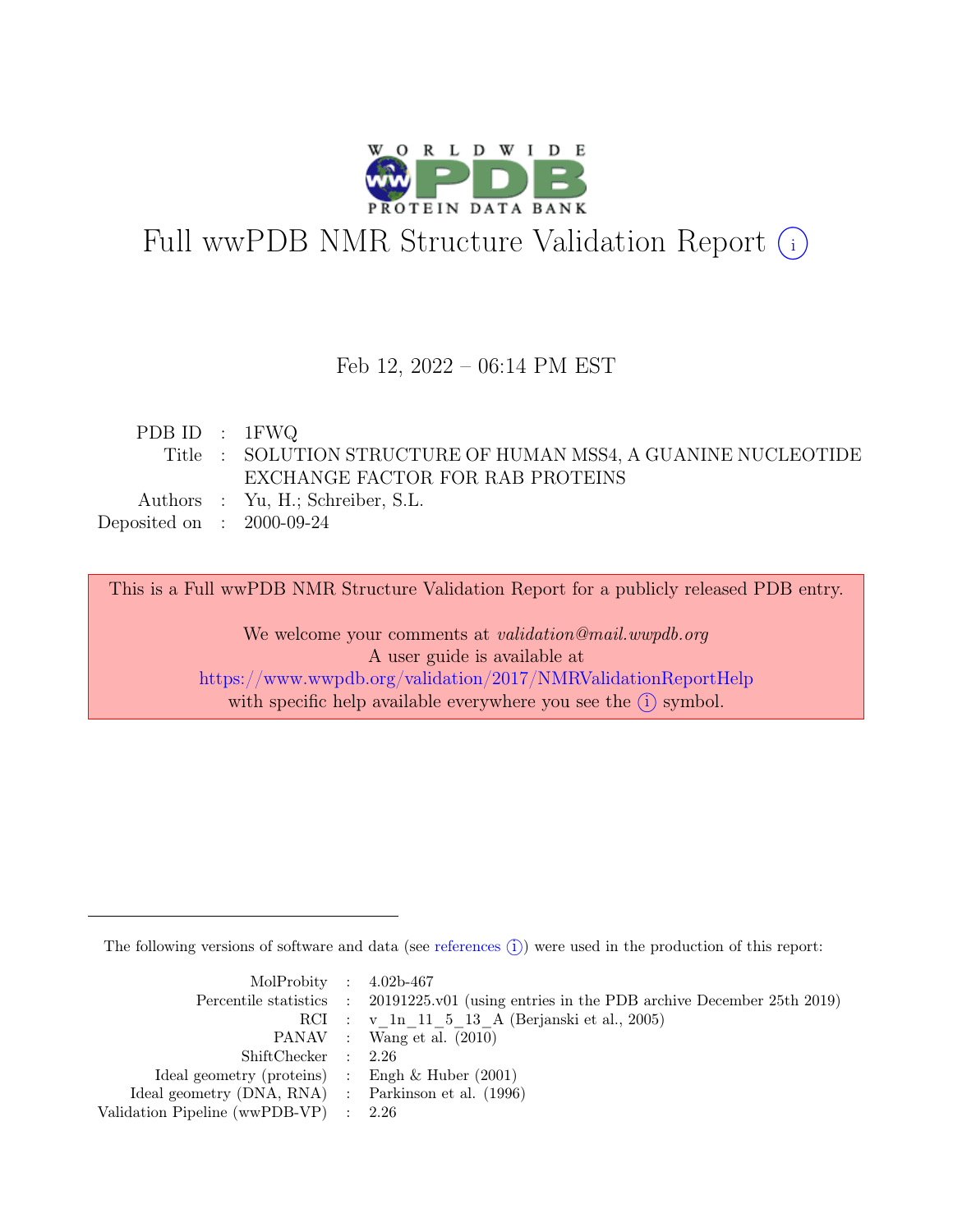### 1 Overall quality at a glance  $(i)$

The following experimental techniques were used to determine the structure: SOLUTION NMR

The overall completeness of chemical shifts assignment was not calculated.

Percentile scores (ranging between 0-100) for global validation metrics of the entry are shown in the following graphic. The table shows the number of entries on which the scores are based.

| Metric     |                                                  | <b>Percentile Ranks</b>                      | Value         |
|------------|--------------------------------------------------|----------------------------------------------|---------------|
| Clashscore |                                                  |                                              | 10            |
|            | Worse                                            |                                              | <b>Better</b> |
|            |                                                  |                                              |               |
|            | $\Box$ Percentile relative to all NMR structures |                                              |               |
| Metric     | Whole archive<br>$(1/\mathbf{E}_{\text{ref}})$   | NMR archive<br>$(1/\mathbf{E}_{\text{ref}})$ |               |

 $(\#\text{Entries})$ 

Clashscore 158937 12864

The table below summarises the geometric issues observed across the polymeric chains and their fit to the experimental data. The red, orange, yellow and green segments indicate the fraction of residues that contain outliers for  $>=$  3, 2, 1 and 0 types of geometric quality criteria. A cyan segment indicates the fraction of residues that are not part of the well-defined cores, and a grey segment represents the fraction of residues that are not modelled. The numeric value for each fraction is indicated below the corresponding segment, with a dot representing fractions  $\epsilon = 5\%$ 

 $(\#\text{Entries})$ 

| Mol | Chain | Length $\vert$ | Quality of chain |  |  |  |
|-----|-------|----------------|------------------|--|--|--|
|     |       | l ດາ<br>⊥∠പ    | 93%              |  |  |  |

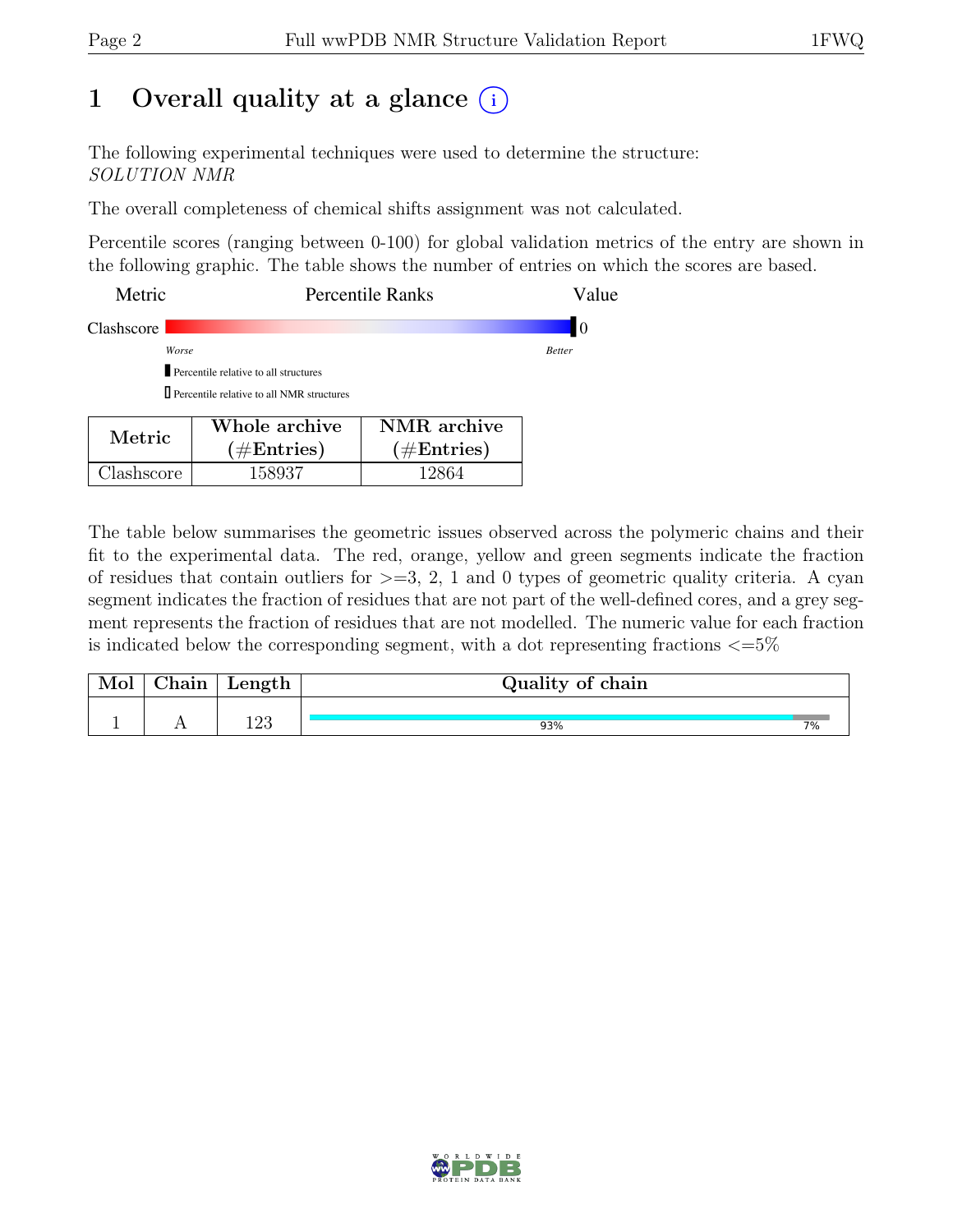### 2 Ensemble composition and analysis  $(i)$

This entry contains 1 models. Identification of well-defined residues and clustering analysis are not possible.

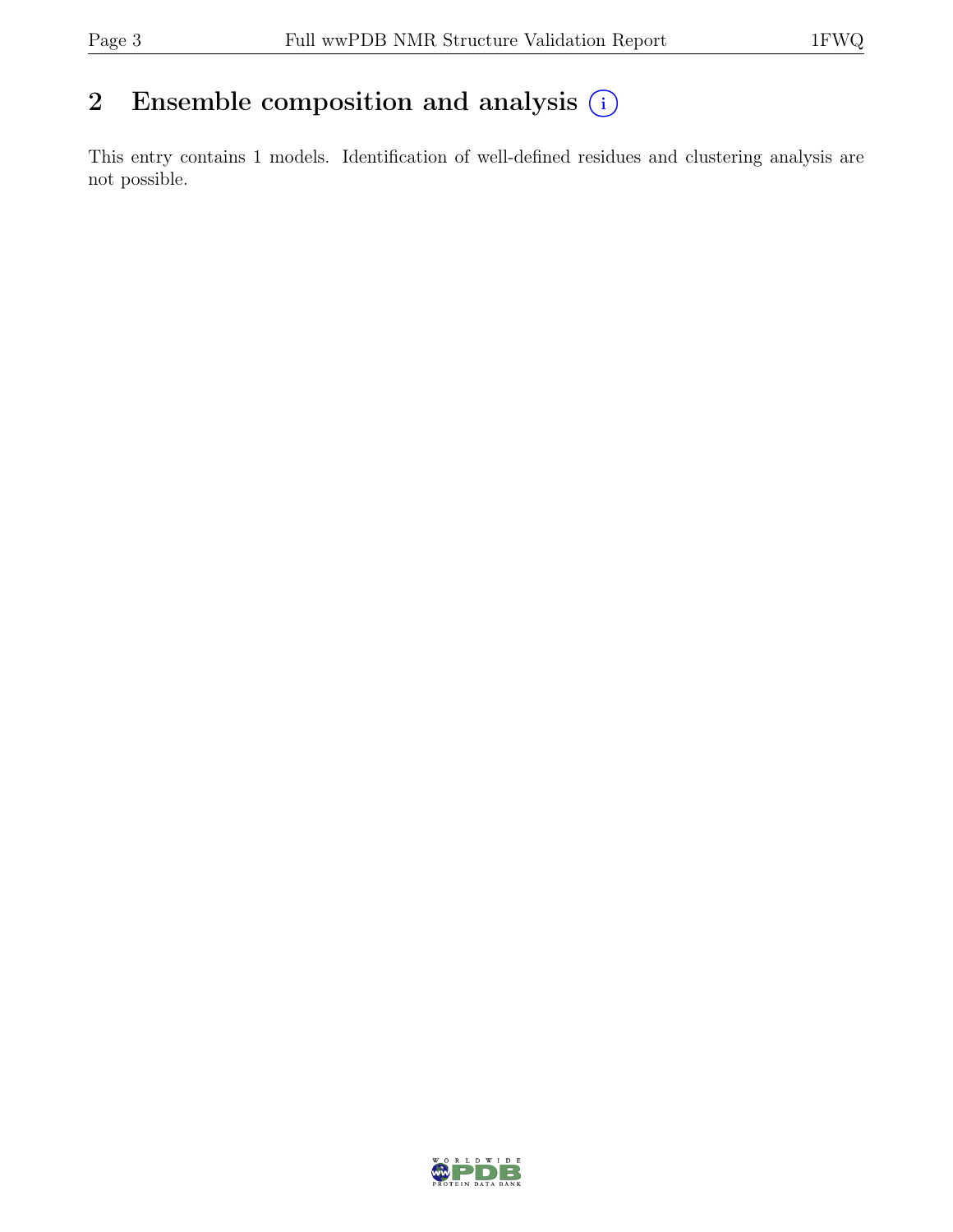## 3 Entry composition (i)

There are 2 unique types of molecules in this entry. The entry contains 1801 atoms, of which 890 are hydrogens and 0 are deuteriums.

• Molecule 1 is a protein called GUANINE NUCLEOTIDE EXCHANGE FACTOR.

| Mol | Chain   Residues | $\rm{Atoms}$ |     |     |     |     | <b>Trace</b> |  |
|-----|------------------|--------------|-----|-----|-----|-----|--------------|--|
|     |                  | Total        |     |     |     |     |              |  |
|     | 115              | 1800         | 573 | 890 | 162 | 168 |              |  |

• Molecule 2 is ZINC ION (three-letter code: ZN) (formula: Zn).

| Mol | Chain   Residues<br>Atoms |        |  |
|-----|---------------------------|--------|--|
|     |                           | Total: |  |
|     |                           |        |  |

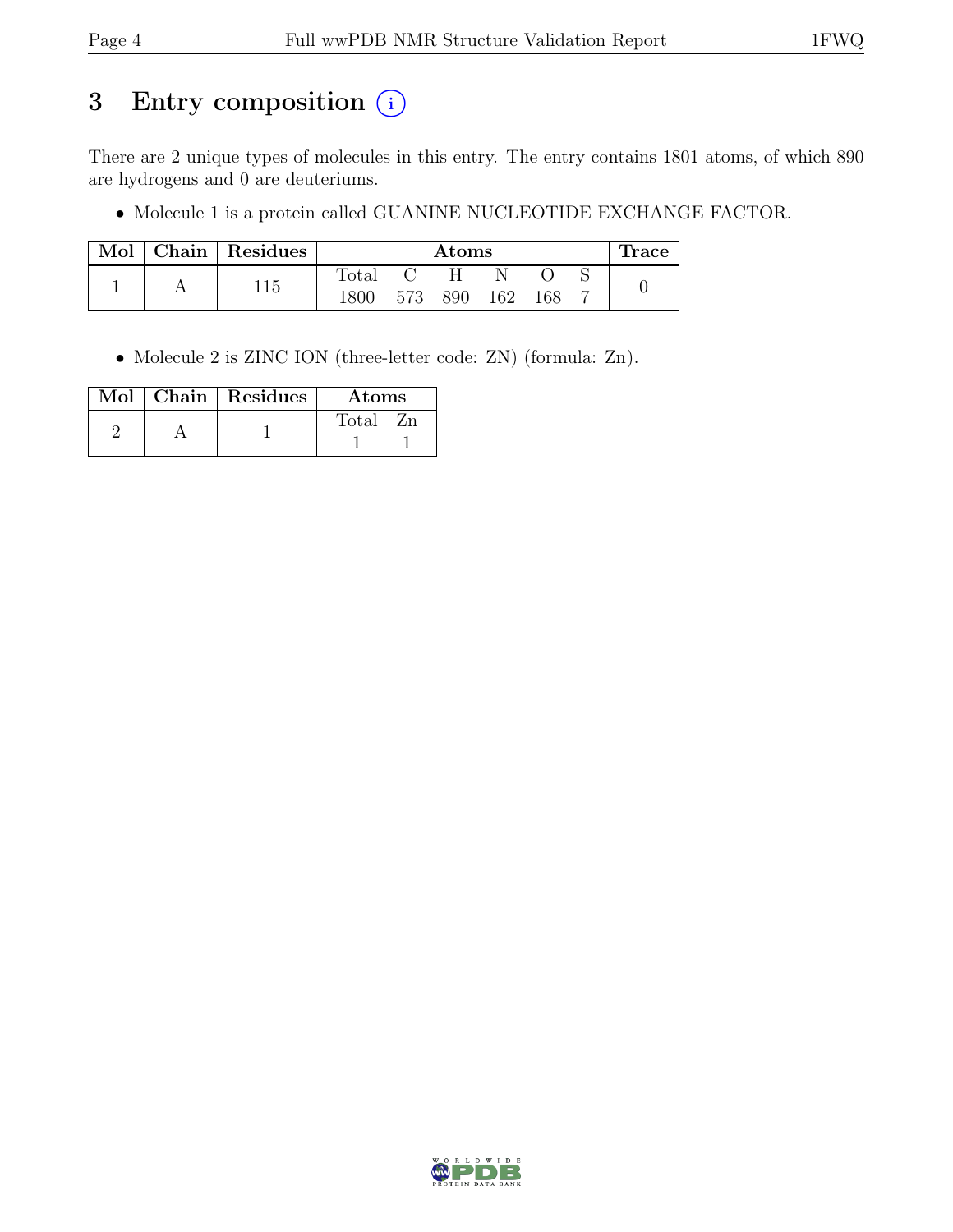## 4 Residue-property plots (i)

These plots are provided for all protein, RNA, DNA and oligosaccharide chains in the entry. The first graphic is the same as shown in the summary in section 1 of this report. The second graphic shows the sequence where residues are colour-coded according to the number of geometric quality criteria for which they contain at least one outlier: green  $= 0$ , yellow  $= 1$ , orange  $= 2$  and red  $=$ 3 or more. Stretches of 2 or more consecutive residues without any outliers are shown as green connectors. Residues which are classified as ill-defined in the NMR ensemble, are shown in cyan with an underline colour-coded according to the previous scheme. Residues which were present in the experimental sample, but not modelled in the final structure are shown in grey.

• Molecule 1: GUANINE NUCLEOTIDE EXCHANGE FACTOR



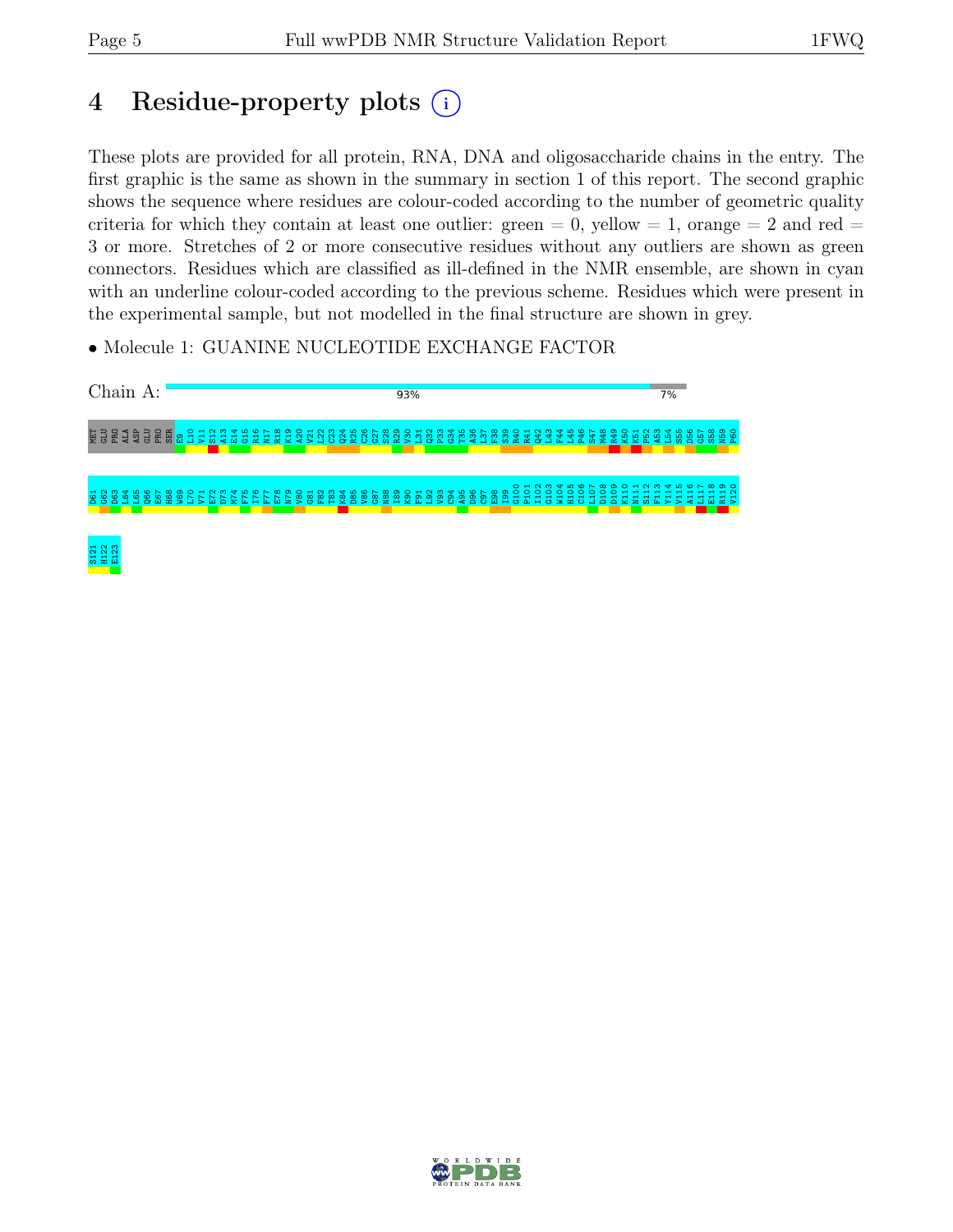## 5 Refinement protocol and experimental data overview  $\binom{1}{k}$

The models were refined using the following method: simulated annealing.

Of the ? calculated structures, 1 were deposited, based on the following criterion: ?.

The following table shows the software used for structure solution, optimisation and refinement.

| Software name   Classification |                                        | Version |
|--------------------------------|----------------------------------------|---------|
| X-PLOR                         | structure solution $\vert 3.1 \rangle$ |         |
| X-PLOR                         | refinement                             | -3.1    |

No chemical shift data was provided.

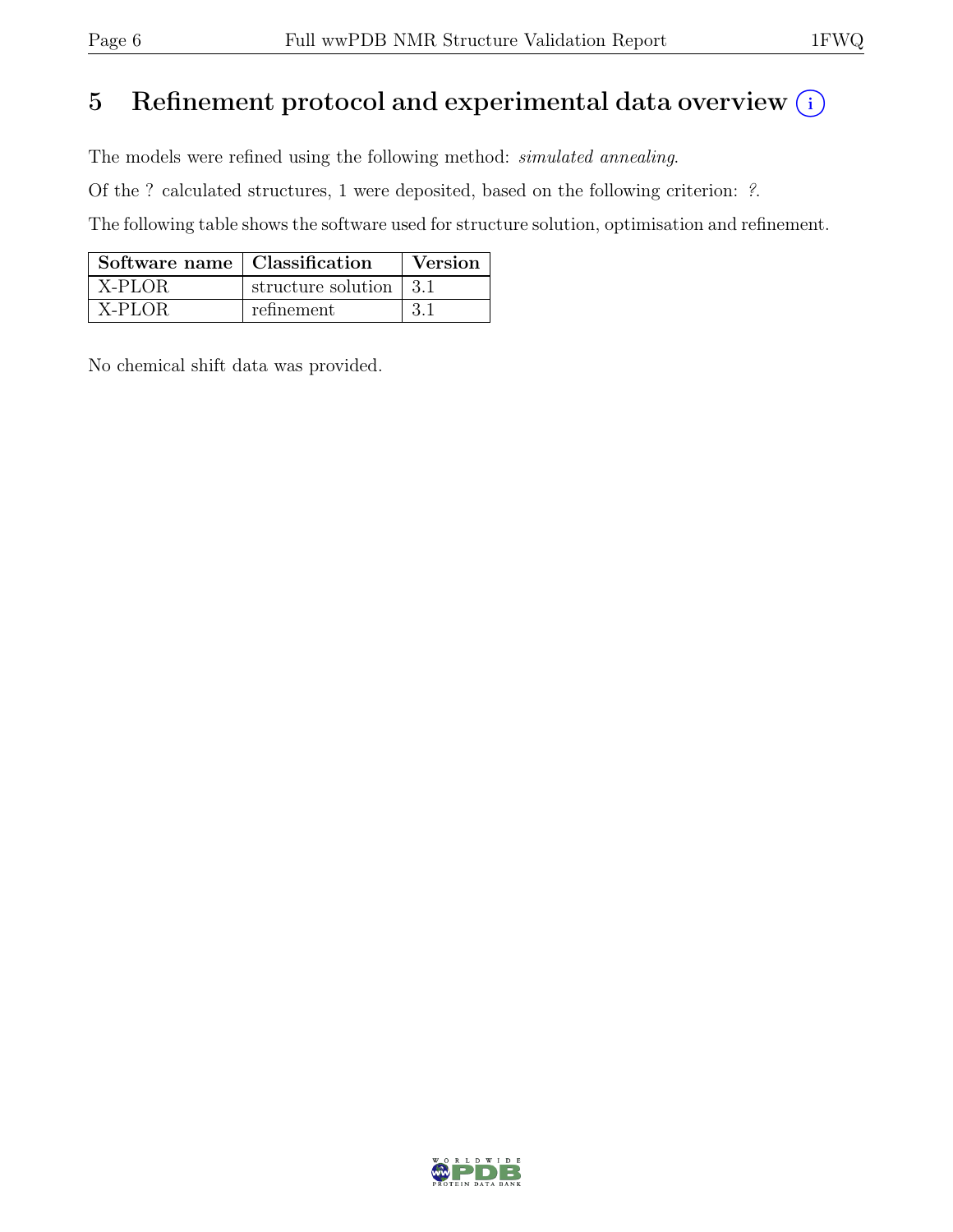## 6 Model quality  $(i)$

### 6.1 Standard geometry  $(i)$

Bond lengths and bond angles in the following residue types are not validated in this section: ZN

There are no covalent bond-length or bond-angle outliers.

There are no bond-length outliers.

There are no bond-angle outliers.

There are no chirality outliers.

There are no planarity outliers.

### 6.2 Too-close contacts  $(i)$

In the following table, the Non-H and H(model) columns list the number of non-hydrogen atoms and hydrogen atoms in each chain respectively. The H(added) column lists the number of hydrogen atoms added and optimized by MolProbity. The Clashes column lists the number of clashes averaged over the ensemble.

|  | Mol   Chain   Non-H   H(model)   H(added)   Clashes |  |
|--|-----------------------------------------------------|--|
|  |                                                     |  |
|  |                                                     |  |

The all-atom clashscore is defined as the number of clashes found per 1000 atoms (including hydrogen atoms). The all-atom clashscore for this structure is -.

There are no clashes.

### 6.3 Torsion angles  $(i)$

#### 6.3.1 Protein backbone  $(i)$

In the following table, the Percentiles column shows the percent Ramachandran outliers of the chain as a percentile score with respect to all PDB entries followed by that with respect to all NMR entries. The Analysed column shows the number of residues for which the backbone conformation was analysed and the total number of residues.

|  |  |  | Mol   Chain   Analysed   Favoured   Allowed   Outliers   Percentiles |
|--|--|--|----------------------------------------------------------------------|
|  |  |  |                                                                      |
|  |  |  |                                                                      |

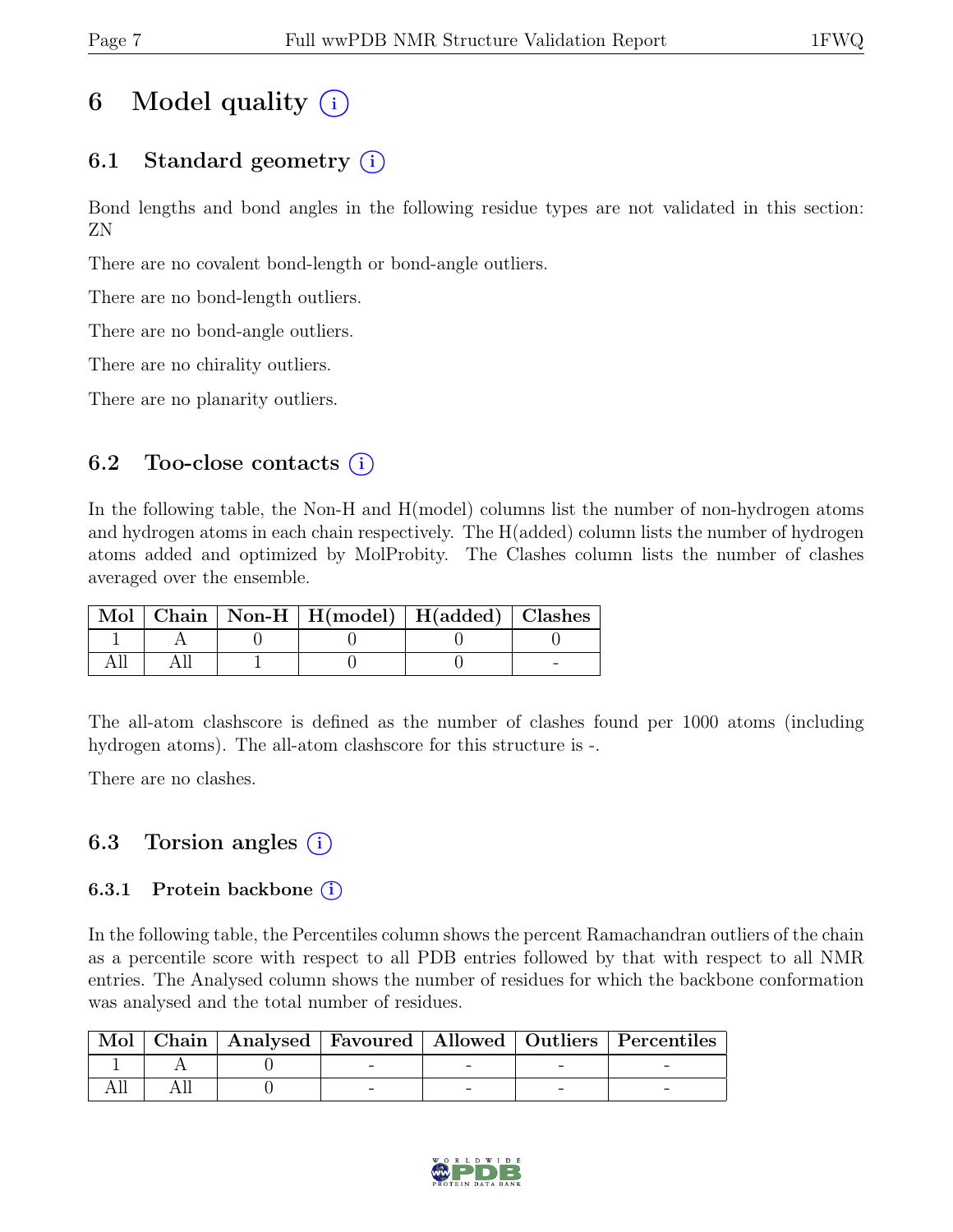There are no Ramachandran outliers.

#### 6.3.2 Protein sidechains  $(i)$

In the following table, the Percentiles column shows the percent sidechain outliers of the chain as a percentile score with respect to all PDB entries followed by that with respect to all NMR entries. The Analysed column shows the number of residues for which the sidechain conformation was analysed and the total number of residues.

|  |  | Mol   Chain   Analysed   Rotameric   Outliers   Percentiles |
|--|--|-------------------------------------------------------------|
|  |  |                                                             |
|  |  |                                                             |

There are no protein residues with a non-rotameric sidechain to report.

#### 6.3.3 RNA $(i)$

There are no RNA molecules in this entry.

#### 6.4 Non-standard residues in protein, DNA, RNA chains (i)

There are no non-standard protein/DNA/RNA residues in this entry.

#### 6.5 Carbohydrates (i)

There are no monosaccharides in this entry.

### 6.6 Ligand geometry  $(i)$

Of 1 ligands modelled in this entry, 1 is monoatomic - leaving 0 for Mogul analysis.

#### 6.7 Other polymers  $(i)$

There are no such molecules in this entry.

#### 6.8 Polymer linkage issues  $(i)$

There are no chain breaks in this entry.